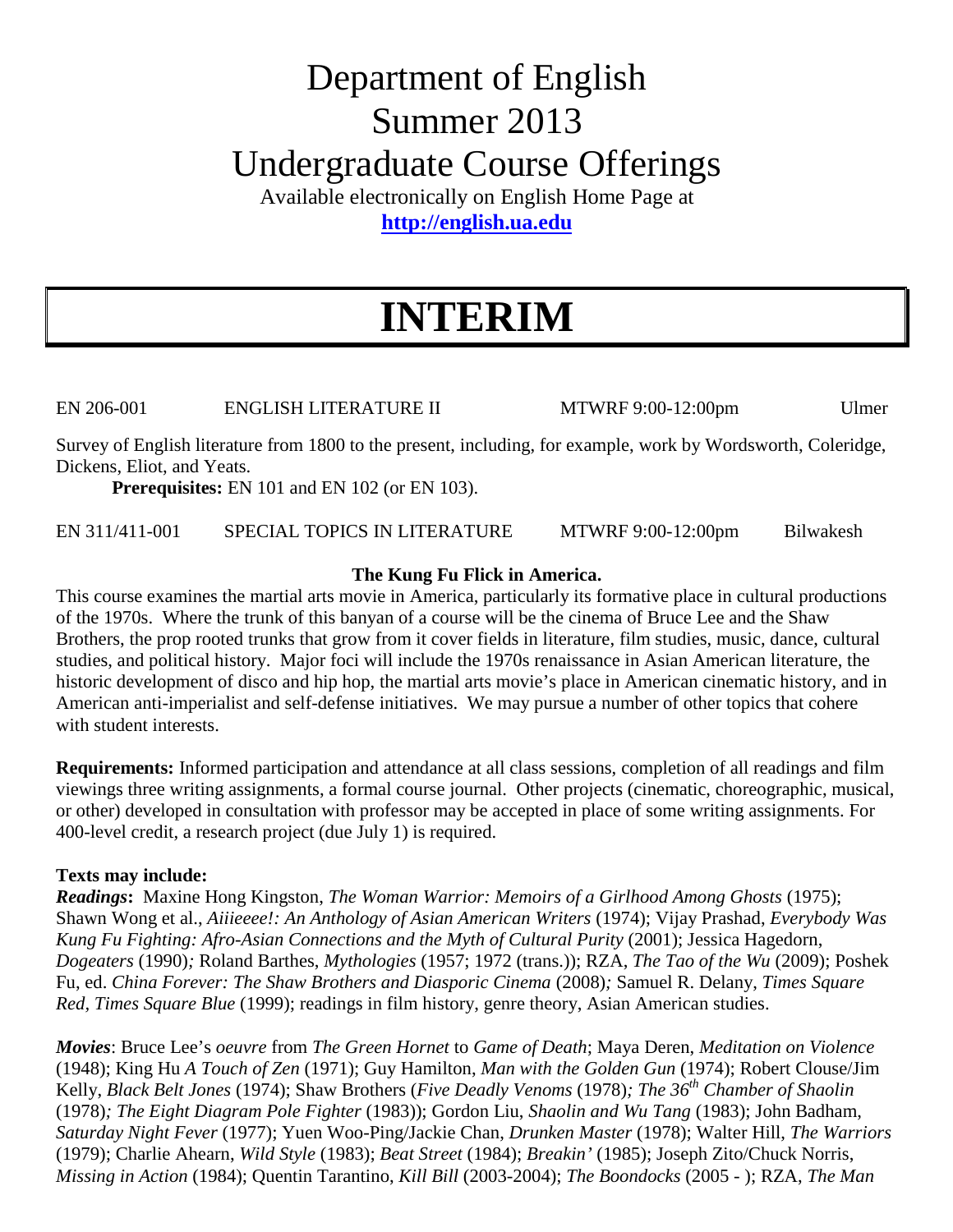*With the Iron Fist* (2012). John Woo, (*The Killer* (1989); *Hard Boiled* (1992)) Charlie Chaplin, Douglas Fairbanks, Wesley Snipes, Anna May Wong.

*Music: Carl Douglas; Grandmaster Flash and the Furious Five; Fu Schnickens; Wu Tang Clan; Teiji Ito, Ennio* Morricone, cinematic music.

# EN 311-002 SPECIAL TOPICS IN LITERATURE MTWRF 12:00 - 3:00pm Miller

# **Christianity and Literature in the Modern World**

This seminar will offer a detailed analysis of the role of Christianity in literature in the modern Western world, beginning with the Victorian work of Lewis Carroll to the postmodern philosophy of Jean-Paul Sartre. The reading list for this class will include a wide-ranging list of genres including children's literature, social narrative, the Bildungsroman, drama, and philosophy, in the process covering some of the most canonical works of twentieth-century literature within each of these forms. Ultimately, this class will analyze the influence of Christianity on Western literature and culture, as well as the impact of Western literature and culture on Christianity and culminating in—among other things—the distortion of Christian doctrine by the Third Reich, the Second Vatican Council in the Catholic Church, the expanded role of the church in the American Civil Rights movement, and the increasingly secular orientation of the Western world.

Assignments will include an extended critical essay, a final exam, and periodic response papers and quizzes. The final class grade will be calculated as follows: Research Essay (40%), Final Exam (40%), Class participation, response papers, and quizzes (20%)

Texts: Lewis Carroll – *Through the Looking-Glass*, W. E. B. DuBois – *The Souls of Black Folk*, James Joyce – *A Portrait of the Artist as a Young Man*, C. S. Lewis – *The Screwtape Letters*, T. S. Eliot – *Murder in the Cathedral*, Jean-Paul Sartre – *Being and Nothingness*

EN 400-001 SENIOR SEMINAR MTWRF 9:00-12:00pm Beidler

# **Masterpiece Theater**

Course Outline/Objectives: a study of classic American texts and their Hollywood movie adaptations, with emphasis, in paired discussions, on popular forms expressing a relationship between contemporary social attitudes and the popular-culture marketplace

Texts: Irving, "Rip Van Winkle;" "Legend of Sleepy Hollow;" Poe, "The Fall of the House of Usher;" "The Pit and the Pendulum;" Cooper, *The Last of the Mohicans*; Hawthorne, *The Scarlet Letter*; Melville, *Moby-Dick*; Crane, *The Red Badge of Courage*

EN 408-001 AVANCED CREATIVE WRITING MTWR 12:00-3:45pm O'Dair

This course studies adaptation and appropriation of Shakespeare, by addressing a play text, *Macbeth*, and several film and video versions, including those found on YouTube. Your work for the interim term will be to create a video adaptation of *Macbeth*, which can be serious or funny, straight-up or parodic, and which should be of three to five minutes' length. You will work in teams. In addition to the video, you will write a script or screenplay, which must be submitted to me, and you will be responsible, if necessary, for appearing in the videos of your classmates, e.g., if one of the teams needs additional actors, you should be prepared to collaborate. You will spend a good deal of class time, in teams or individually, in the Sanford Media Center in Gorgas Library. Attendance is required.

Grading: Attendance and participation: 20%. Your screenplay for your video adaptation of Macbeth: 40% Your video adaptation of Macbeth: 40%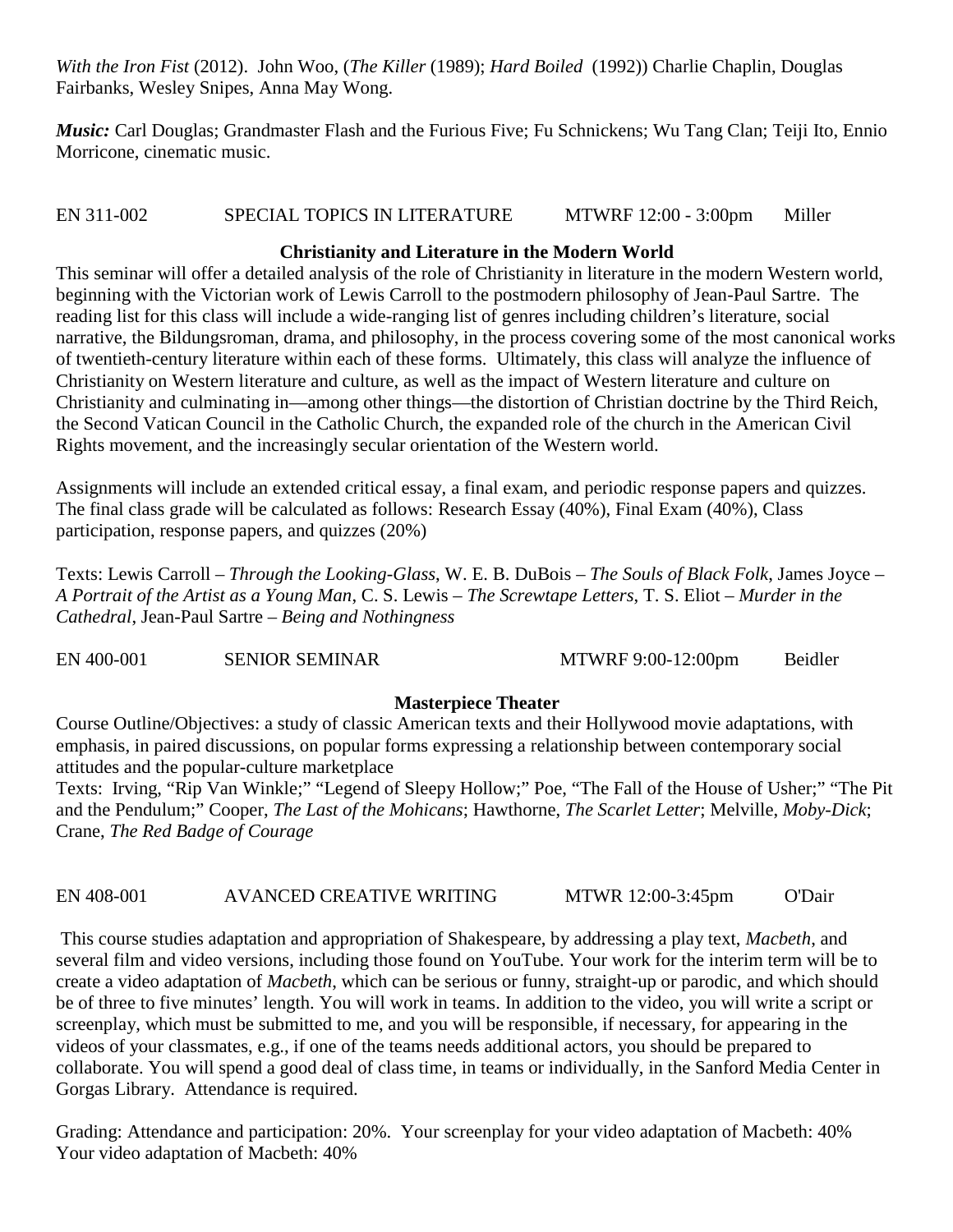EN 408 has prerequisites. If you wish to take this course and have not fulfilled the prerequisites, please contact either Professor O'Dair (sodair@bama.ua.edu) or the Director of Undergraduate Studies, Professor John Burke (jburke@english.as.ua.edu). We may be able to help you enroll!

### EN 411/311-001 SPECIAL TOPICS IN LITERATURE MTWRF 9:00-12:00pm Bilwakesh

### **The Kung Fu Flick in America.**

This course examines the martial arts movie in America, particularly its formative place in cultural productions of the 1970s. Where the trunk of this banyan of a course will be the cinema of Bruce Lee and the Shaw Brothers, the prop rooted trunks that grow from it cover fields in literature, film studies, music, dance, cultural studies, and political history. Major foci will include the 1970s renaissance in Asian American literature, the historic development of disco and hip hop, the martial arts movie's place in American cinematic history, and in American anti-imperialist and self-defense initiatives. We may pursue a number of other topics that cohere with student interests.

**Requirements:** Informed participation and attendance at all class sessions, completion of all readings and film viewings three writing assignments, a formal course journal. Other projects (cinematic, choreographic, musical, or other) developed in consultation with professor may be accepted in place of some writing assignments. For 400-level credit, a research project (due July 1) is required.

#### **Texts may include:**

*Readings***:** Maxine Hong Kingston, *The Woman Warrior: Memoirs of a Girlhood Among Ghosts* (1975); Shawn Wong et al., *Aiiieeee!: An Anthology of Asian American Writers* (1974); Vijay Prashad, *Everybody Was Kung Fu Fighting: Afro-Asian Connections and the Myth of Cultural Purity* (2001); Jessica Hagedorn, *Dogeaters* (1990)*;* Roland Barthes, *Mythologies* (1957; 1972 (trans.)); RZA, *The Tao of the Wu* (2009); Poshek Fu, ed. *China Forever: The Shaw Brothers and Diasporic Cinema* (2008)*;* Samuel R. Delany, *Times Square Red, Times Square Blue* (1999); readings in film history, genre theory, Asian American studies.

*Movies*: Bruce Lee's *oeuvre* from *The Green Hornet* to *Game of Death*; Maya Deren, *Meditation on Violence*  (1948); King Hu *A Touch of Zen* (1971); Guy Hamilton, *Man with the Golden Gun* (1974); Robert Clouse/Jim Kelly, *Black Belt Jones* (1974); Shaw Brothers (*Five Deadly Venoms* (1978)*; The 36th Chamber of Shaolin*  (1978)*; The Eight Diagram Pole Fighter* (1983)); Gordon Liu, *Shaolin and Wu Tang* (1983); John Badham, *Saturday Night Fever* (1977); Yuen Woo-Ping/Jackie Chan, *Drunken Master* (1978); Walter Hill, *The Warriors*  (1979); Charlie Ahearn, *Wild Style* (1983); *Beat Street* (1984); *Breakin'* (1985); Joseph Zito/Chuck Norris, *Missing in Action* (1984); Quentin Tarantino, *Kill Bill* (2003-2004); *The Boondocks* (2005 - ); RZA, *The Man With the Iron Fist* (2012). John Woo, (*The Killer* (1989); *Hard Boiled* (1992)) Charlie Chaplin, Douglas Fairbanks, Wesley Snipes, Anna May Wong.

*Music:* Carl Douglas; Grandmaster Flash and the Furious Five; Fu Schnickens; Wu Tang Clan; Teiji Ito, Ennio Morricone, cinematic music.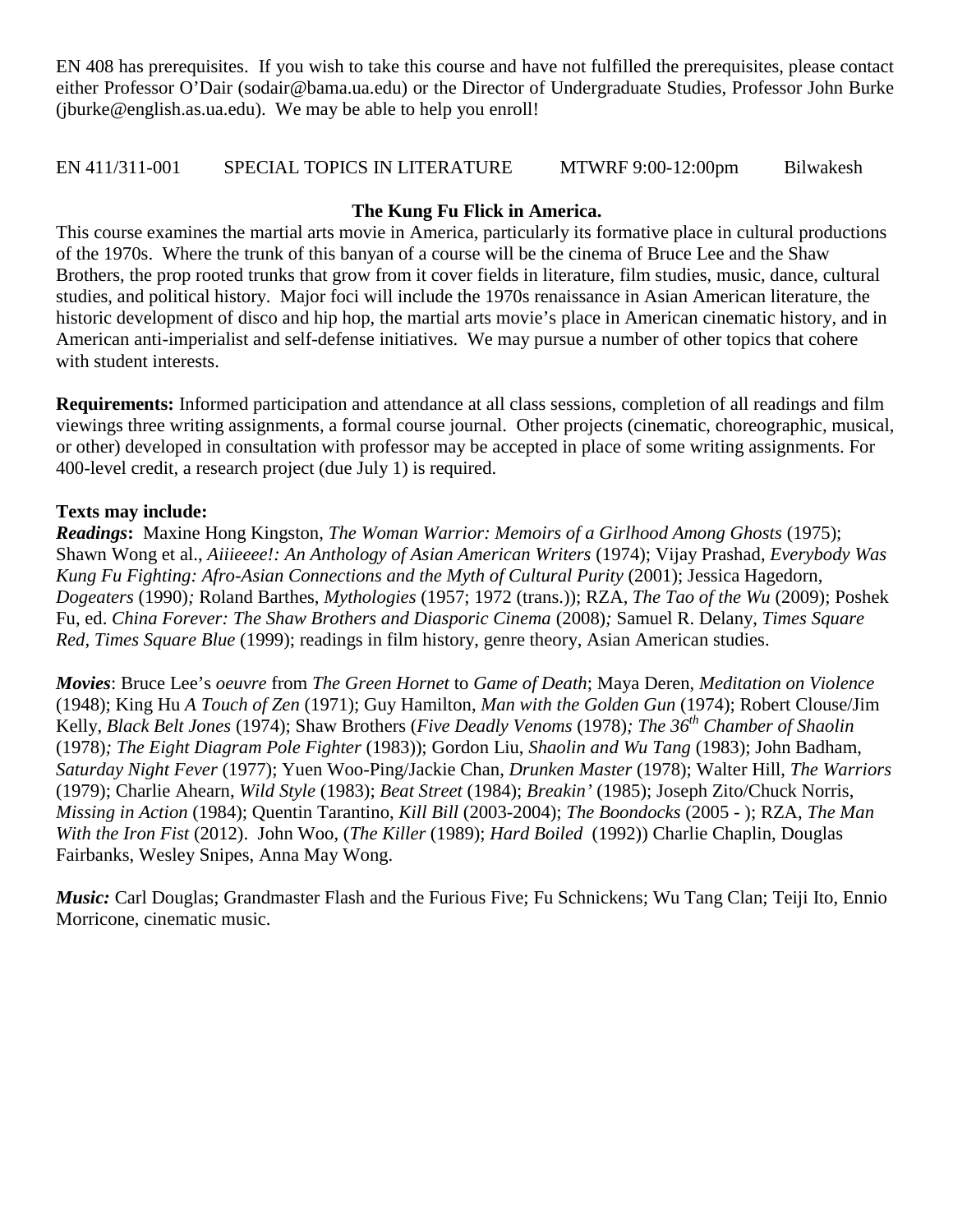# **SUMMER I**

| EN 101-050<br>EN 102-050                                                                                                                                                                                 | <b>ENGLISH COMPOSITION</b><br><b>ENGLISH COMPOSITION</b> | MTWRF 10:00-11:45am<br>MTWRF 2:00-3:45pm | Hampton<br>Loper  |
|----------------------------------------------------------------------------------------------------------------------------------------------------------------------------------------------------------|----------------------------------------------------------|------------------------------------------|-------------------|
| EN 205-050                                                                                                                                                                                               | <b>ENGLISH LITERATURE I</b>                              | MTWRF 10:00-11:45am                      | <b>Burke</b>      |
| Survey of literature in English that begins with the Anglo-Saxon period and ends in 1800. Includes serious<br>treatment of Chaucer, Shakespeare.<br><b>Prerequisites:</b> EN 101 and EN 102 (or EN 103). |                                                          |                                          |                   |
| EN 206-050                                                                                                                                                                                               | <b>ENGLISH LITERATURE I</b>                              | MTWRF 12:00-1:45pm                       | Ulmer             |
| Survey of English literature from 1800 to the present, including, for example, work by Wordsworth, Coleridge,<br>Dickens, Eliot, and Yeats.<br><b>Prerequisites:</b> EN 101 and EN 102 (or EN 103).      |                                                          |                                          |                   |
| EN 209-050<br>EN 209-051                                                                                                                                                                                 | AMERICAN LITERATURE I<br>AMERICAN LITERATURE I           | MTWRF 8.00-9.45am<br>MTWRF 2.00-3.45pm   | Smith, C.<br>Hull |
| Survey of American literature from its beginnings to 1865, including work by Poe, Thoreau, Emerson, Melville,<br>and Whitman.                                                                            |                                                          |                                          |                   |

**Prerequisites:** EN 101 and EN 102 (or EN 103).

| EN 210-050 | AMERICAN LITERATURE I | MTWRF 2.00-3.45pm   | Niiler |
|------------|-----------------------|---------------------|--------|
| EN 210-051 | AMERICAN LITERATURE I | MTWRF 10:00-11:45am | Cook   |

Survey of American literature from 1865 to the present, including works by Twain, Dickinson, Hemingway, Faulkner, and Morrison.

**Prerequisites:** EN 101 and EN 102 (or EN 103).

EN 309-050 ADVANCED EXPOSITORY WRITING MTWRF 12:00-1:45pm Wood

Study and practice in methods of exposition, explanation and explication, logic and persuasion, definition and analogy, analysis and evaluation. Enrollment is limited to 15.

EN 319-050 TECHNICAL WRITING MTWRF 10:00-11:45am Dayton

Writing for the world of work. This course covers resumes, business correspondence, technical report writing, and other common forms of written communication.

**Prerequisites:** EN 101 and EN 102 (or equivalent) and junior standing

EN 333-050 SHAKESPEARE MTWRF 2:00-3:45pm Burke

We will begin with Shakespeare's accomplishments in poetry, both narrative and lyric. We will then move on to his accomplishments in the drama, examining what he did in four categories: comedy, tragedy, history, and romance.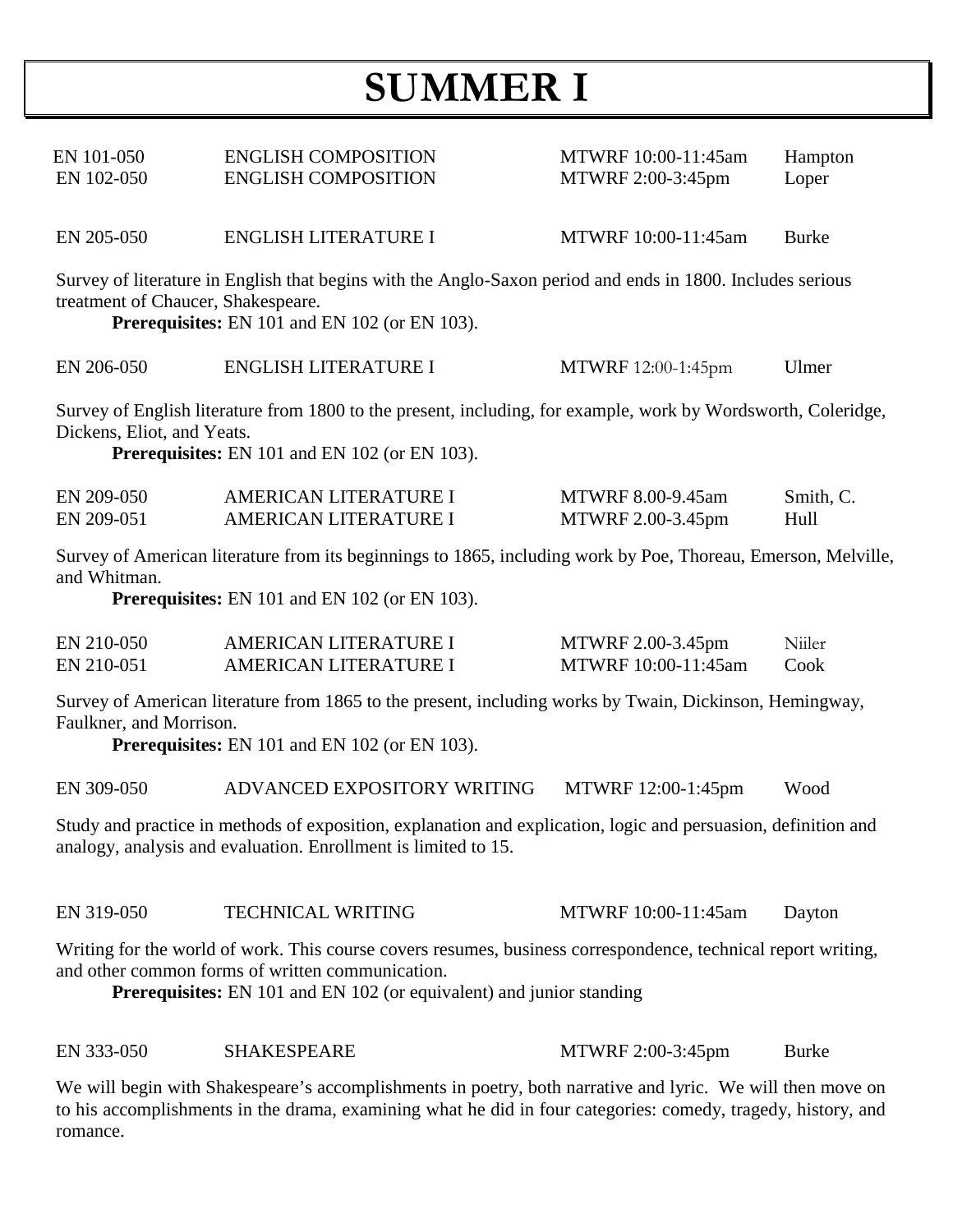Students can expect there to be regular reading quizzes, two papers, and a final examination. The texts for the course will be *The Norton Shakespeare: Essential Plays and Sonnets*, ed. Stephen Greenblatt, *et alii* and an inexpensive paperback edition of Shakespeare's narrative poems, *Venus and Adonis* and *The Rape of Lucrece*.

EN 348-050 ROMANTIC LITERATURE MTWRF 10:00-11:45am Ulmer

A cross-genre survey of British Romantic writers such as William Blake, Jane Austen, William Wordsworth, Samuel Taylor Coleridge, Lord Byron, John Keats, and Percy Bysshe and Mary Shelley.

# EN 408-050 ADVANCED CREATIVE WRITING MTWRF 12:00-1:45pm Streckfus-Green

### **Prose Poem**

In this writing workshop students will examine prose (work that appears on the page in paragraphs and sentences instead of lines) written by poets and presented as poetry. How do prose forms such the prose poem, the lyric essay, and the mixed form (work that alternates between prose and verse) alter the context of contemporary American poetry? What are the precedents for and conventions of this tradition?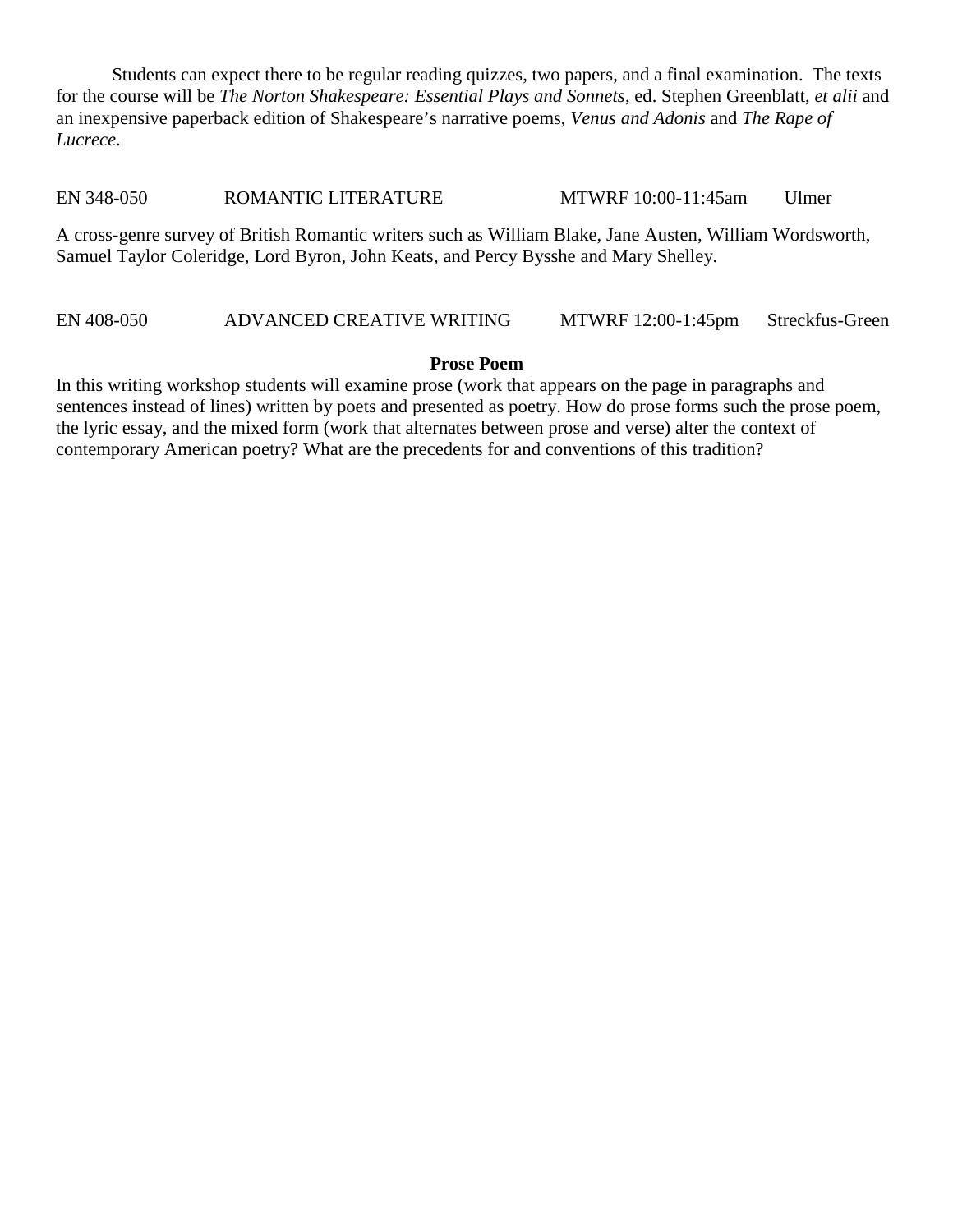# **SUMMER II**

| EN 101-100<br>EN 102-100                                                                                                                                                                                                                  | <b>ENGLISH COMPOSITION</b><br><b>ENGLISH COMPOSITION</b>                                                                                                           | MTWRF 10:00-11:45am<br>MTWRF 2:00-3:45pm  | McCall<br><b>Barton</b>  |  |
|-------------------------------------------------------------------------------------------------------------------------------------------------------------------------------------------------------------------------------------------|--------------------------------------------------------------------------------------------------------------------------------------------------------------------|-------------------------------------------|--------------------------|--|
| EN 205-100<br>EN 205-101                                                                                                                                                                                                                  | <b>ENGLISH LITERATURE I</b><br><b>ENGLISH LITERATURE I</b>                                                                                                         | MTWRF 2:00-3:45pm<br>MTWRF 10:00-11:45am  | McCall<br>Wardell        |  |
| treatment of Chaucer, Shakespeare.                                                                                                                                                                                                        | Survey of literature in English that begins with the Anglo-Saxon period and ends in 1800. Includes serious<br><b>Prerequisites:</b> EN 101 and EN 102 (or EN 103). |                                           |                          |  |
| EN 206-100                                                                                                                                                                                                                                | <b>ENGLISH LITERATURE I</b>                                                                                                                                        | MTWRF 10:00-11:45am                       | Parker                   |  |
| Survey of English literature from 1800 to the present, including, for example, work by Wordsworth, Coleridge,<br>Dickens, Eliot, and Yeats.<br><b>Prerequisites:</b> EN 101 and EN 102 (or EN 103).                                       |                                                                                                                                                                    |                                           |                          |  |
| EN 209-100<br>EN 209-101                                                                                                                                                                                                                  | AMERICAN LITERATURE I<br>AMERICAN LITERATURE I                                                                                                                     | MTWRF 10:00-11:45am<br>MTWRF 12:00-1:45pm | <b>Barton</b><br>Dixon   |  |
| Survey of American literature from its beginnings to 1865, including work by Poe, Thoreau, Emerson, Melville,<br>and Whitman.<br><b>Prerequisites:</b> EN 101 and EN 102 (or EN 103).                                                     |                                                                                                                                                                    |                                           |                          |  |
| EN 210-100<br>EN 210-101                                                                                                                                                                                                                  | AMERICAN LITERATURE II<br>AMERICAN LITERATURE II                                                                                                                   | MTWRF 8:00-9:45am<br>MTWRF 2:00-3:45pm    | Bowen<br>Parker          |  |
| Survey of American literature from 1865 to the present, including works by Twain, Dickinson, Hemingway,<br>Faulkner, and Morrison.<br><b>Prerequisites:</b> EN 101 and EN 102 (or EN 103).                                                |                                                                                                                                                                    |                                           |                          |  |
| EN 216-800                                                                                                                                                                                                                                | SPECIAL TOPICS IN LITERATURE                                                                                                                                       | <b>OXFORD</b>                             | Halli, R                 |  |
| EN 303-100                                                                                                                                                                                                                                | POETRY TOUR                                                                                                                                                        | MTWRF 12:00-1:45pm                        | Bowen                    |  |
| Introductory workshop in poetry writing. May be repeated for credit. Enrollment is limited to 15.<br>Prerequisite: EN 200                                                                                                                 |                                                                                                                                                                    |                                           |                          |  |
| EN 311-800                                                                                                                                                                                                                                | SPECIAL TOPICS IN LITERATURE                                                                                                                                       | <b>IRELAND</b>                            | McNaughton               |  |
| EN 311-802                                                                                                                                                                                                                                | SPECIAL TOPICS IN LITERATURE                                                                                                                                       | <b>OXFORD</b>                             | Deutsch                  |  |
| EN 319-100                                                                                                                                                                                                                                | <b>TECHNICAL WRITING</b>                                                                                                                                           | MTWRF 10:00-11:45am                       | <b>Bachelor Robinson</b> |  |
| Writing for the world of work. This course covers resumes, business correspondence, technical report writing,<br>and other common forms of written communication.<br>Prerequisites: EN 101 and EN 102 (or equivalent) and junior standing |                                                                                                                                                                    |                                           |                          |  |

EN 333-802 SPECIAL TOPICS IN LITERATURE OXFORD McElroy